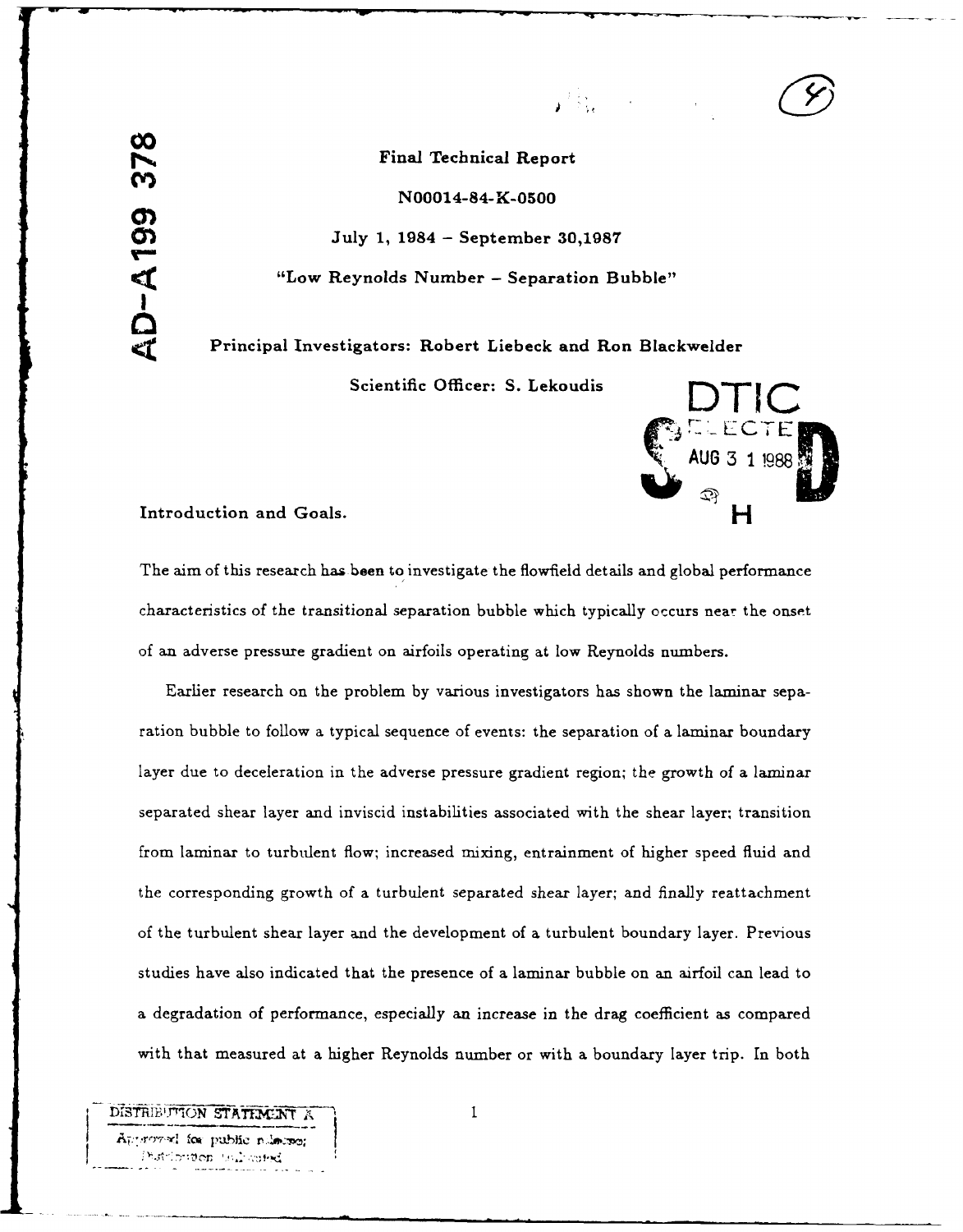cases boundary layer transition occurs upstream of the separation point precluding the formation of a laminar separation bubble, and the flow remains attached. These results have also shown that increases in the size or extent of the separation region correlate with increases in drag for a particular airfoil incidence. Thus, the present investigation of the flowfield structure associated with the separation bubble phenomenon has been made to examine in more detail the manner in which the bubble affects drag. An investigation has also been made of the effects of external forcing, including free stream turbulence and acoustic disturbances, on the senarated flow and transition, siice these parameters **can** lead to changes in performance and may be used to illustrate the effects of the laminar bubble.

## Summary of Work Accomplished.

Experiments in the present investigation have concentrated on the fiowfield and performance of an LA2573A airfoil operating at chord Reynolds numbers near **250,000.** This flow condition is in the lower band of the design range for the airfoil, where adverse effects of the separation bubble were previously shown to be most significant. A sketch of the test airfoil and its design pressure distribution is included in figure **1.**

Global airfoil performance including lift and drag measurements were obtained through pressure distribution measurements around the airfoil contour and through a scan of wake pressures used in computing drag coefficients. Airfoil performance measurements were used for comparisons between cases with forced or unforced external disturbances and also to check the current results against measurements previously obtained in tests at Douglas Der letter Aircraft Co.



 $\overline{2}$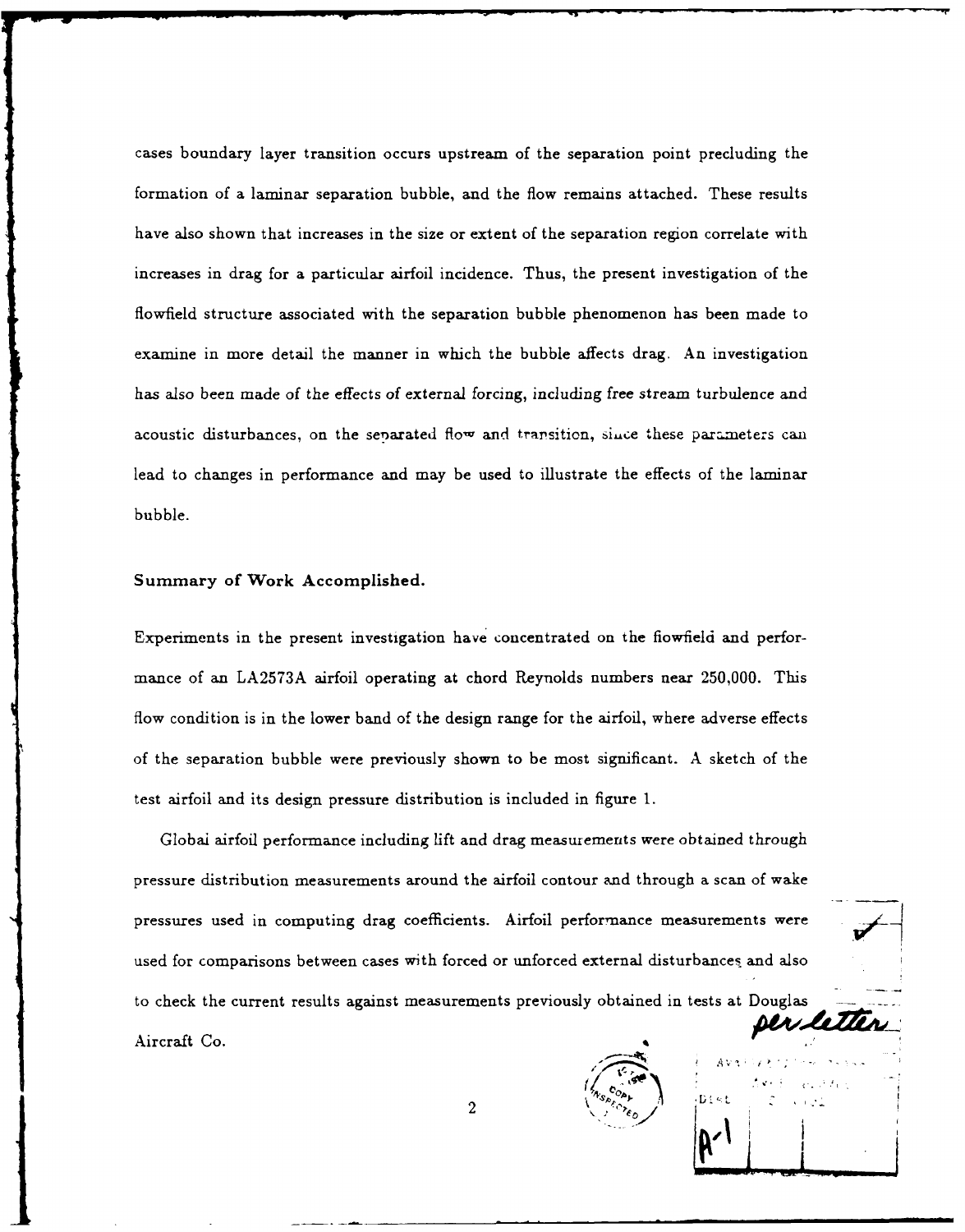More detailed flowfield measurements were obtained through measurements of velocity in the airfoil boundary layer with a constant temperature hot-wire anemometer. Results included mean velocity boundary layer profiles at chordwise stations ranging from upstream of the laminar separation bubble to the trailing edge on the upper surface. Integral length parameters associated with these profiles, including the displacement thickness  $(\delta^*)$  and the momentum thickness  $(\theta)$  have also been computed. Turbulent intensity profiles have been recorded to give a better indication of the transition position, and spectral measurements of the instantaneous velocity signal within the boundary layer have been found to indicate peak fluctuation frequencies associated with boundary layer instabilities which lead to transition.

Investigation of the effects of external forcing included cases with an increase in the free stream turbulence which was produced by a coarse grid positioned over **60** mesh lengths upstream of the airfoil model. With a wire diameter of 0.12 in., the grid produced a turbulence intensity of approximately .9% at the model location. As a result of the increased free stream fluctuations, a thinner laminar separation bubble and downstream turbulent boundary layer, earlier transition within the bubble and an overall reduced drag were noted when compared with measurements obtained at the nominal tunnel conditions with a turbulence level of approximately .1%.

Some initial results with global acoustic forcing indicated some effects similar to those associated with the increase in free stream turbulence; however, measurements have suggested that such forcing applied at discrete frequencies only affects the laminar separation bubble at forcing frequencies in the region of the instability peak previously noted from measurements of boundary layer velocity spectra.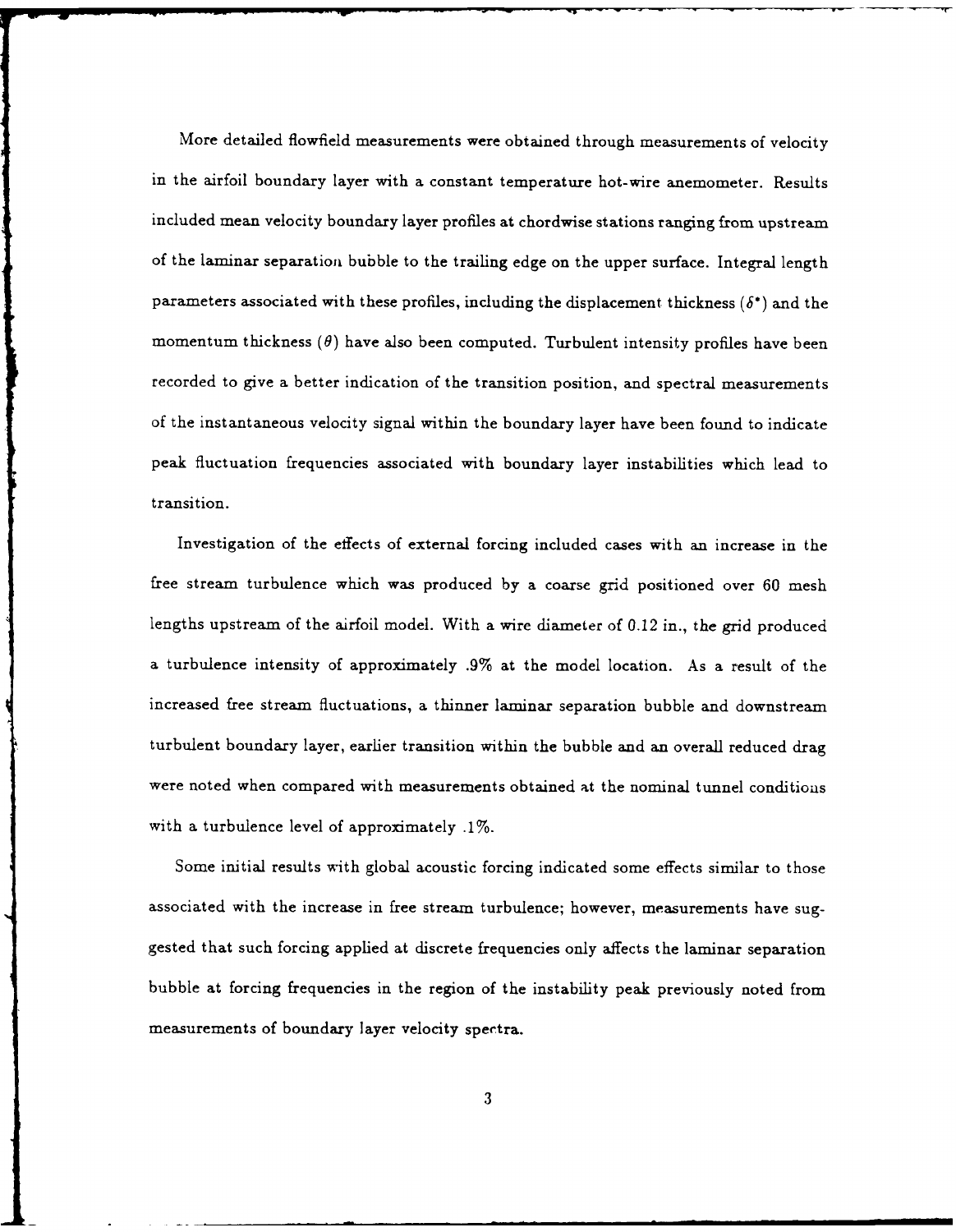Details of results from this experimental investigation of the laminar separation bubble on an airfoil at low Reynolds number may be found in the three annual letter reports submitted over the duration of contract N00014-84-K-0500 for the **1985, 1986, and 1987** fiscal years. (These reports are indexed on page **10.)** Meanwhile, some highlights of these measurements will be included in this final summary to illustrate results which contributed to some final conclusions.

In addition to wind tunnel measurements, a new towing tank facility has been constructed in order to allow flow visualization of the LA2573A airfoil flowfield at chord Reynolds numbers around  $.25 \times 10^6$  for comparison with flow measurements. The aim of this new facility was to improve upon some preliminary visualization results obtained in a much smaller tank with limited Reynolds number capability. While the larger towing tank has recently been completed, experimental results were not yet available at the expiration of this contract.

#### Apparatus.

Wind tunnel measurements were made in the USC Dryden tunnel, a closed return facility with a maximum test section velocity of approximately 34 m/s. The model consisted of a numerically milled, pressure tapped aluminun airfoil section with a 6 inch chord and **38** inch span which was adapted with 8 inch balsa extensions to span the 54 inch wide **USC** tunnel. A computer controlled traverse was used for positioning of the wake rake for pressure measurements and the single hot-wire probe for boundary layer velocity measurements. Some further details associated with the experimental apparatus and procedures may be found in the three Year-End Technical Reports indexed on page 10, and in publication [1),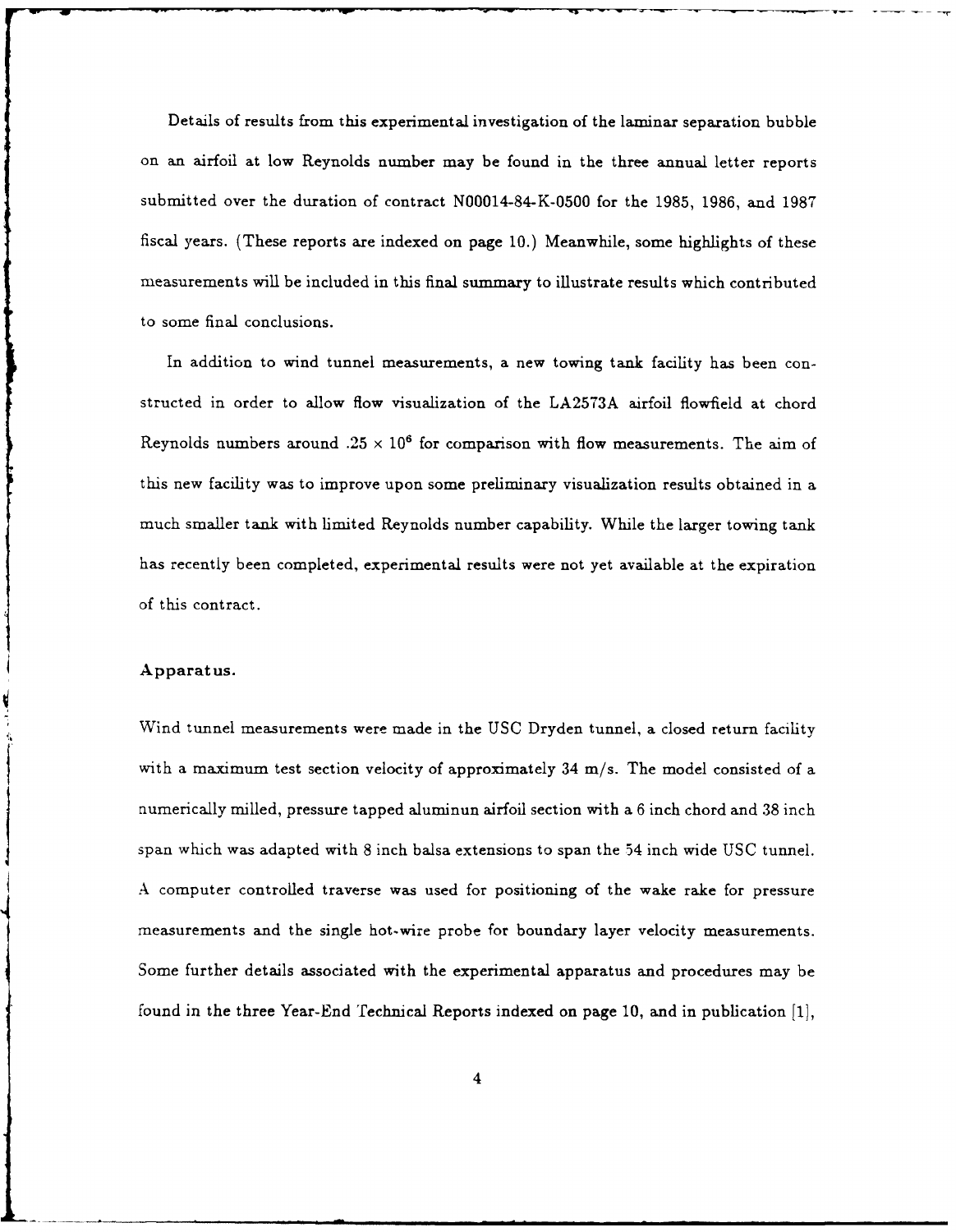Listed on page **10.**

### Highlights of Results.

A summary of global airfoil performance at  $R_c = .25 \times 10^6$  is presented in figure 2. The lift curve remains constant for the various tunnel configurations, and drag coefficients measured in the USC tunnel at the baseline free stream turbulence correspond quite well to measurements made previously on the same airfoil in the Douglas tunnel. Both facilities have approximately the same turbulence level, and although the free stream velocity spectra differ in general, the fluctuation levels appear to be similar at frequencies in the range where boundary layer instabilities have been observed. Measurements with the increased turbulence configurations in the USC tunnel indicate a significant decrease in drag in the vicinity of the design lift coefficient  $(C_l = .68)$ . A sample comparison between pressure distributions obtained at USC and Douglas was also provided in the FY'85 report to demonstrate the good agreement between results from the two facilities. In addition, measurement of the wake drag at different span positions indicated that any variations in the drag coefficient were within the experimental error. This observation in the **FY'87** report implied the absence of any global three dimensional effects present in the experimental results.

Measurement of velocities within the boundary layer provide a more detailed description of the evolution of the laminar separation bubble flowfield. Figures **3** and 4 present a sample progression of mean velocity and turbulent intensity profiles measured in the boundary layer at  $R_e = .23 \times 10^6$  and  $\alpha = .8^{\circ}$  ( $C_l = .93$ ) with a clean tunnel configuration. These measurements are similar to those presented in the FY'85 report for  $\alpha = 0^{\circ}$  and 5°. At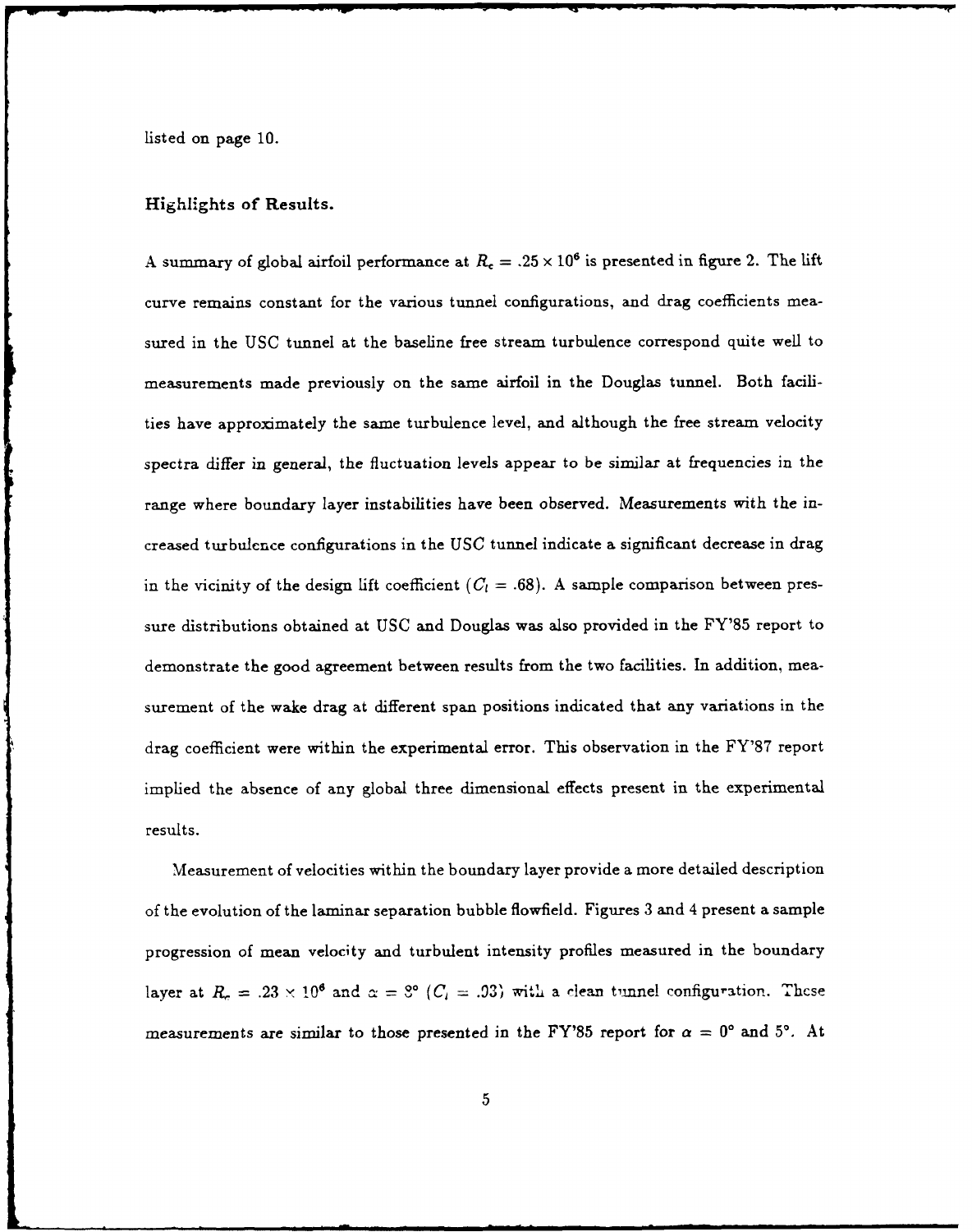chord position  $x/c = .223$ , the boundary layer remains attached and laminar. The laminar profile at  $x/c = .279$  shows the boundary layer at a point near separation, and profiles at  $x/c = .328$  and .356 illustrate the development of the separation region. It is noted that although reverse flow is probable at these locations, the output of the hot-wire anemometer will only produce a rectification or absolute value of the velocity signal at best. Thus, profiles in this region primarily provide an indication of the extent of the boundary layer separation as evidenced by the constant low magnitude portion of the profile near the wall. Along the airfoil surface up to  $x/c = .356$ , low values at points in the turbulent intensity profiles of figure 4 have indicated a laminar flow; however, at chord position  $x/c = .383$ , the turbulent intensity has increased significantly, indicating transition. Evidence for transition can also be seen by the increased magnitude of the mean velocity profile in the separated region at this location. The boundary layer at  $x/c = .411$ , where the mean velocity profile begins to show a gradient in the region close to the wall, marks the approximate location of reattachment, and a profile at  $x/c = .449$  represents a typical turbulent boundary layer in an adverse pressure gradient. It was noted in the FY'85 report that the influence of the tunnel traverse used in obtaining hot-wire measurements had a negligible effect on the airfoil flowfield.

An example of the spectral development of the boundary layer is arranged in a chordwise progression in figure 5 for a clean tunnel at  $R_c = .23 \times 10^6$  and  $\alpha = 8^{\circ}$ . (Refer to figures 3 and 4 for corresponding boundary layer profiles at the same configuration.) Spectra were measured at a location in the boundary layer where the mean velocity is equal to approximately 70% of the edge velocity. This position was chosen because it corresponds to the location of the maximum fluctuation level in the separated boundary layer. The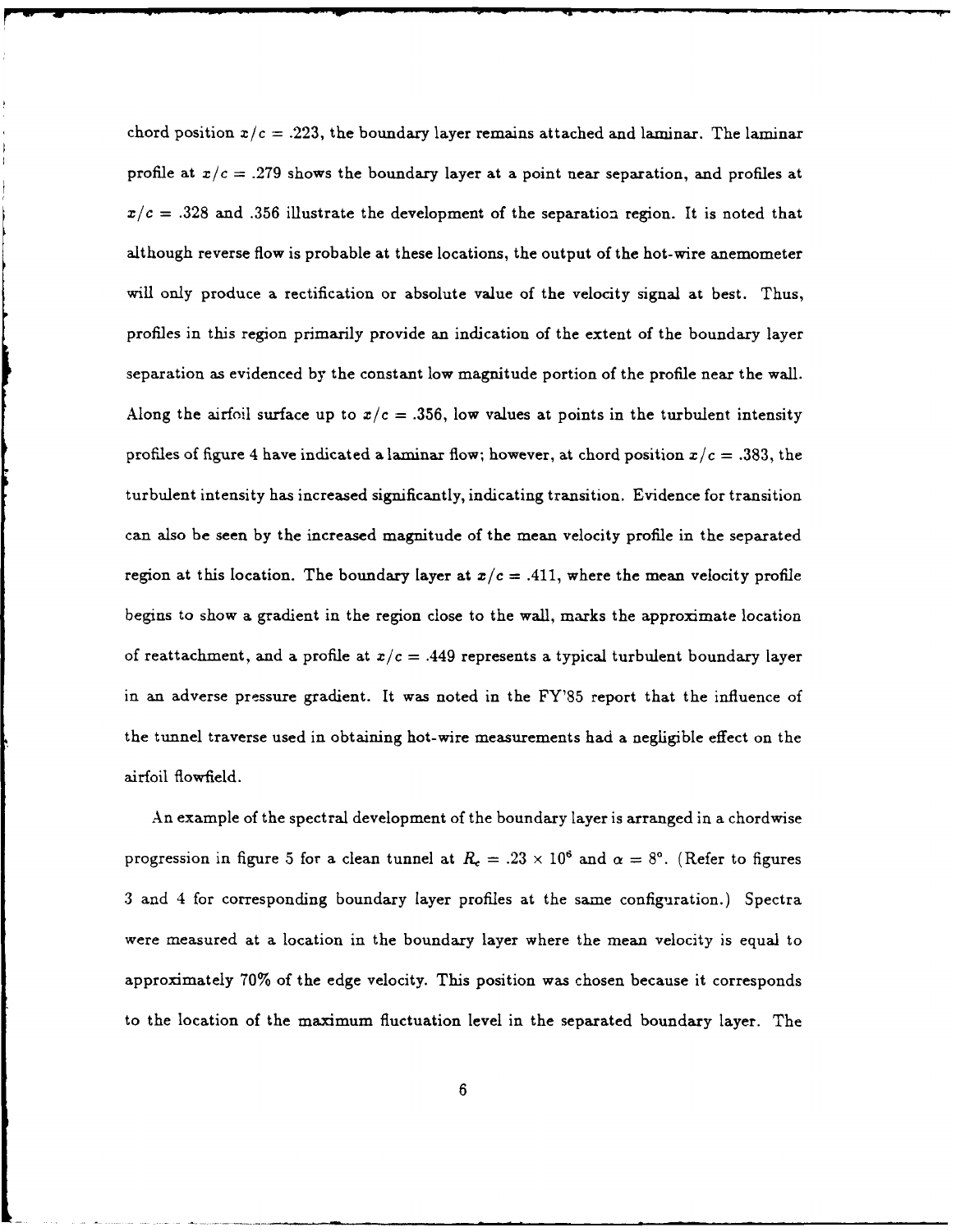series begins with the spectrum of a velocity signal in the attached laminar region at chord position  $x/c = .248$ . A pronounced instability peak is found around 3.7 kHz for the spectra at  $x/c = .356$  and .383, where the separated boundary layer nears transition. A higher harmonic around 7.5 kHz is also evident at the latter position. Finally, a fully turbulent boundary layer spectrum is seen at  $x/c = .411$  where the boundary layer approaches reattachment, and this is compared with the spectrum from a well developed turbulent profile near the trailing edge at  $x/c = .990$ . The above results are significant because the local peak in the spectrum in the separated region was found to correspond to the most amplified frequency in a separated shear layer. Thus, the mode for transition seems to be characterized **by** a free shear layer instability.

In examining the effects of an increase in the free stream turbulence, boundary layer data provided some additional clues to explain the decrease in drag which was found in figure 2. The contour of distances at which the boundary layer velocity measured 30% of the edge velocity (defined here as the separation thickness) was plotted in figure 6 to indicate an estimate for the size and extent of the separation region. Data is included for airfoil incidences of 00, **40** and **8',** and bubble profiles at all angles show a reduction in thickness and an earlier transition and reattachment due to an increase in free stream turbulence. Differences are most dramatic at 8 degrees where the drag coefficient was most noticeably decreased (see figure 2). Also, comparisons of boundary layer velocity spectra between the different free stream turbulence configurations at particular chord positions in the separated region showed a significant increase in the amplified level of the instability peak as a result of an increase in the free stream fluctuations. Additional results corresponding to the investigation of increased free stream turbulence are discussed in the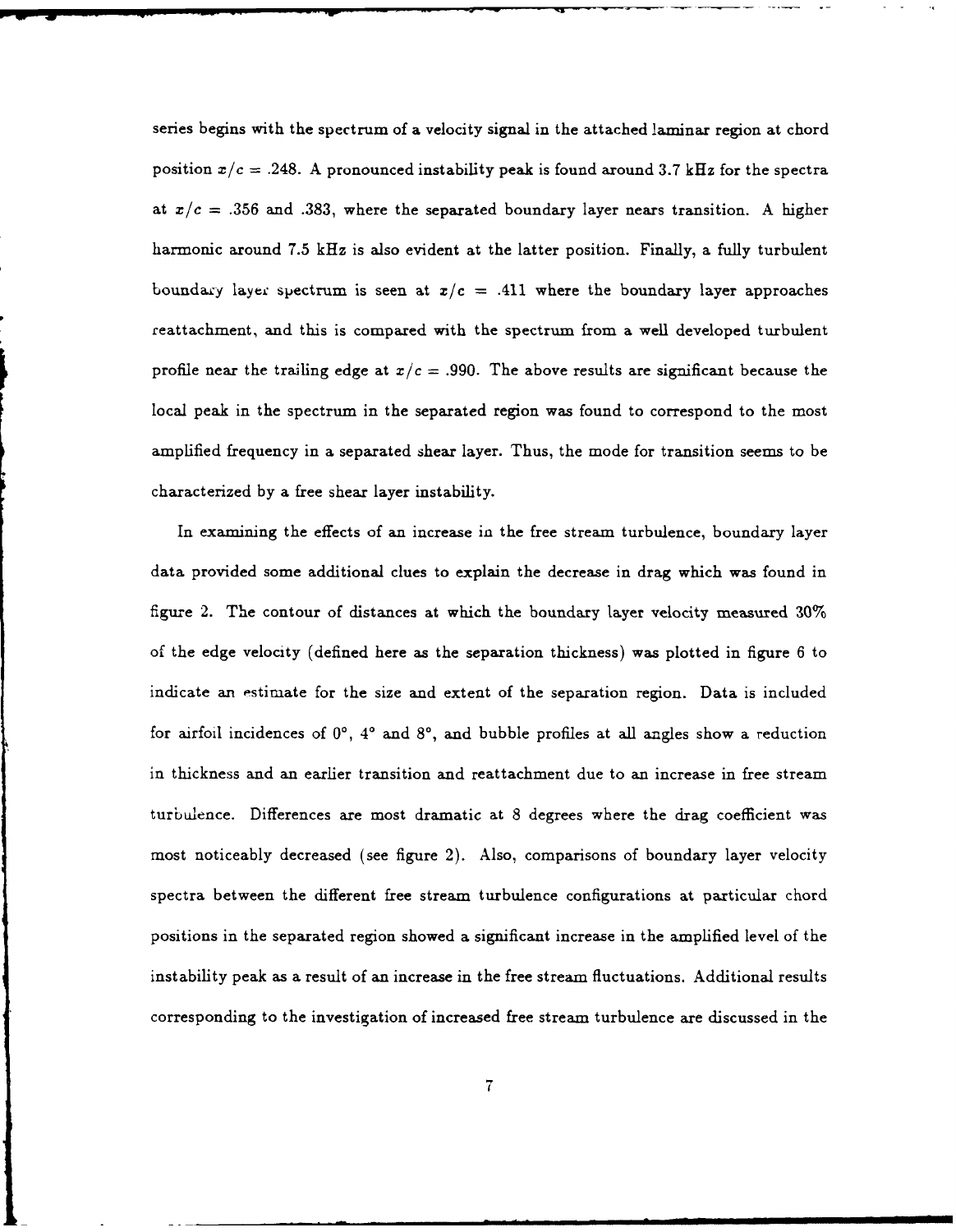FY'86 report.

For an investigation of the effects of acoustic forcing, a mid-range loudspeaker with an approximately flat frequency response measured between 2.8 and **5.3** kHz was mounted opposite the airfoil lifting surface. The extent of the laminar region of the separation bubble as reflected in the length of a flat pressure plateau found in pressure distributions served as a gauge to indicate the frequency range over which acoustic forcing affected the bubble flow field. **A** sample comparison between forced and unforced pressure distributions was included in the FY'87 report. It was found that forcing was effective in changing the airfoil pressure distribution over approximately the same range of frequencies as the instability peak noted in the spectral plot of figure 5 at  $\alpha = 8^{\circ}$ . A reduction in drag was also measured for this case. Details of the boundary layer flow field, as given by a plot of the displacement thickness  $(\delta^*)$  in figure 7, show a decrease in the boundary layer thickness beginning near separation as a result of the forcing. In addition, the velocity spectra in the transition region shows a sharp spike at the forcing frequency for the forced case in figure 8 where a broadband peak had been found in the unforced case. An apparent increase in the amplified level of boundary layer fluctuations at a particular chord position led to an earlier transition. Additional information on these acoustic forcing measurements may be obtained in the FY'87 report.

### Conclusions.

Experiments have outlined the details of the flowfield structure associated with the laminar separation bubble occurring on an airfoil at low Reynolds number. In particular, boundary layer velocity spectra have revealed a peak in the frequency of velocity fluctuations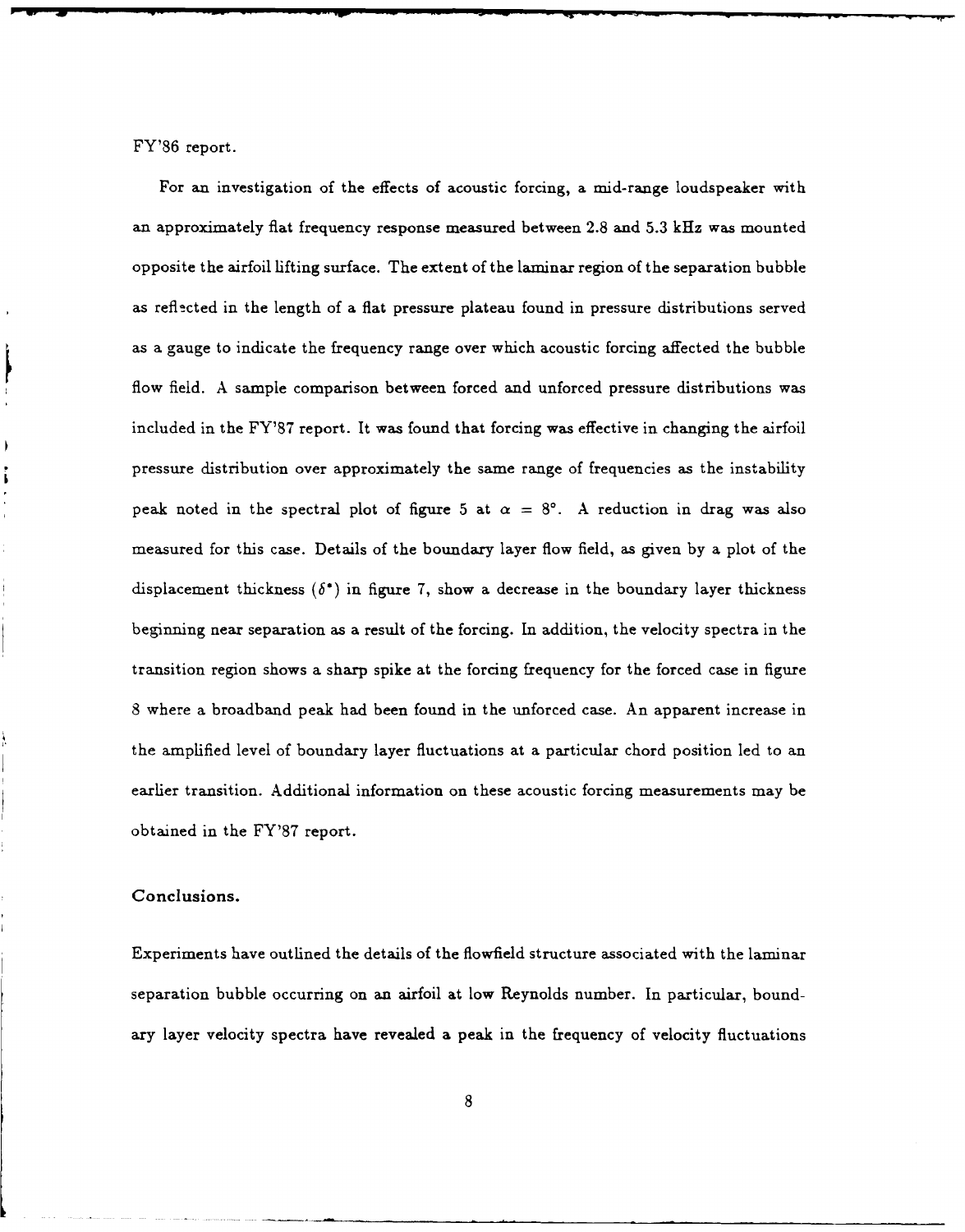corresponding to instabilities which lead to transition within the separated shear layer.

Increases in the disturbance field external to the test model have led to a decreare in the thickness of the bubble separation region and turbulent boundary layer downstream of the bubble. An earlier transition as a consequence of forcing seemed to result from an increase in the level of amplified velocity fluctuations at a particular chord position in the laminar region of the separated shear layer and accordingly an earlier saturation of these transitional instabilities. This general result was evident from both broadband increases in the free stream turbulence level and monochromatic increases in the sound pressure level. However, in the case of acoustic forcing, only forcing frequencies in the range of the boundary layer spectral fluctuation peak were found to influence the laminar separation bubble. A comparison **uf** airfoil performance for the different cases showed a significant decrease in drag for forcing cases where the bubble flowfield was affected.

In general, results from this investigation seem to indicate that changes in the low Reynolds number airfoil flowfield or its external environment which contribute to the amplification of flow instabilities in the laminar separation region can be used to influence the size and extent of the laminar bubble and accordingly airfoil performance.

Additional experimental work which focused on the means of interaction between external forcing and the amplification of boundary layer instabilities or a study of the amplification and transition process itself in the separated flowfield might ultimately be used to aid numerical modeling of low Reynolds number airfoil flows and allow better prediction of performance.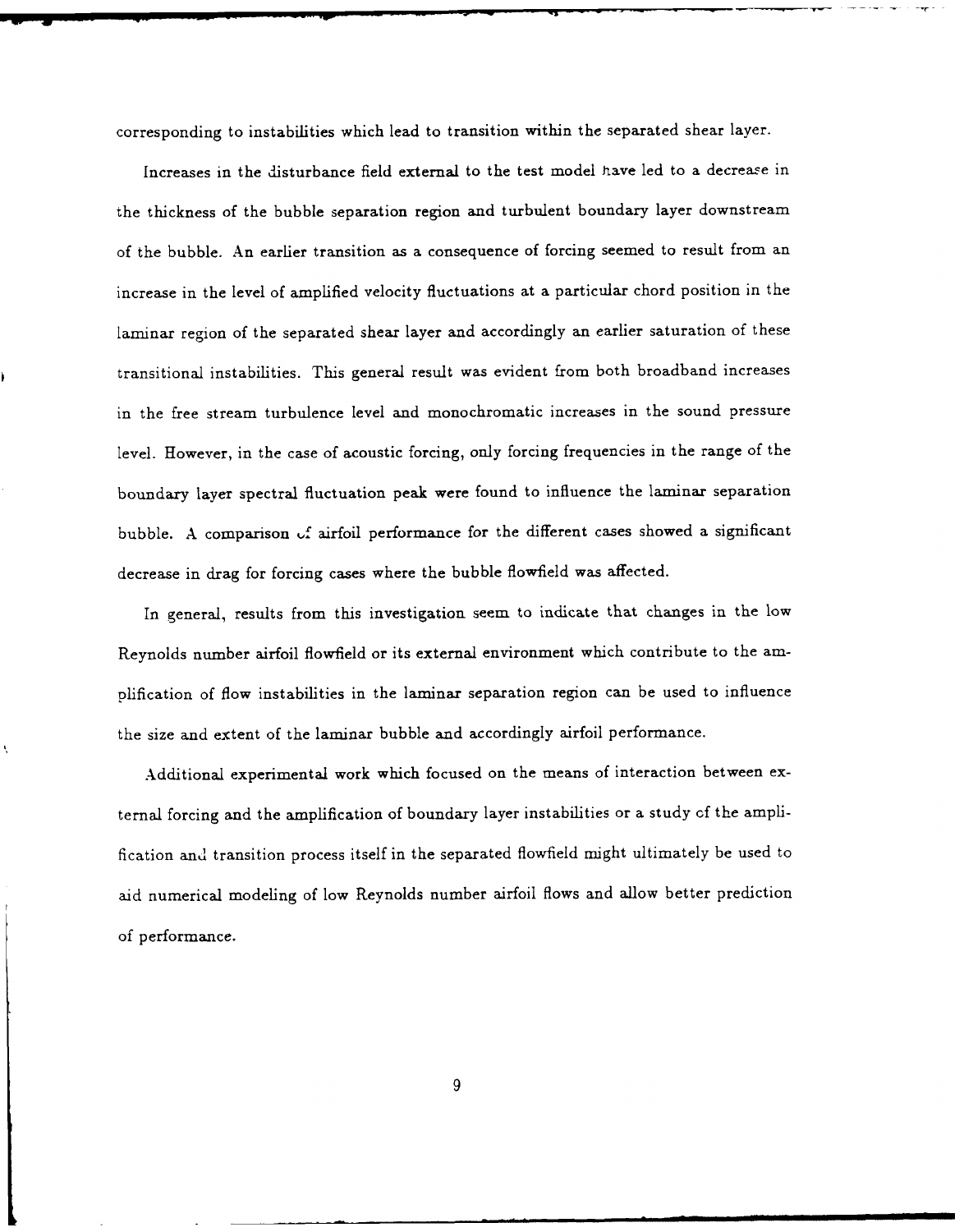## **Index of Technical Reports.**

- **FY'85** End-of-the-year letter; July 1,1984 **-** Sept. 30, 1985; N00014-84-K-0500
- FY'85-S Supplement to End-of-the-year letter; July 1,1984 Sept. **30,** 1985; N00014-84-K-0500; NR 679-012
- **FY'86** End-of-the-year letter; Oct. 1,1985 **-** Sept. 30, 1986; N00014-84-K-0500
- FY'87 End-of-the-year letter; Oct. 1,1986 **-** Sept. *30,* 1987; N00014-84-K-0500

# Index of Publications.

**1.** P. **J.** LeBlanc, R. H. Liebeck, and R. Blackwelder. Boundary layer and performance characteristics from wind tunnel tests of a low Reynolds number Liebeck airfoil. In *Aerodynamics at Low Reynolds Numbers, pages 8.1-8.19, The Royai Aeronautical* Society, London, Oct. 1986.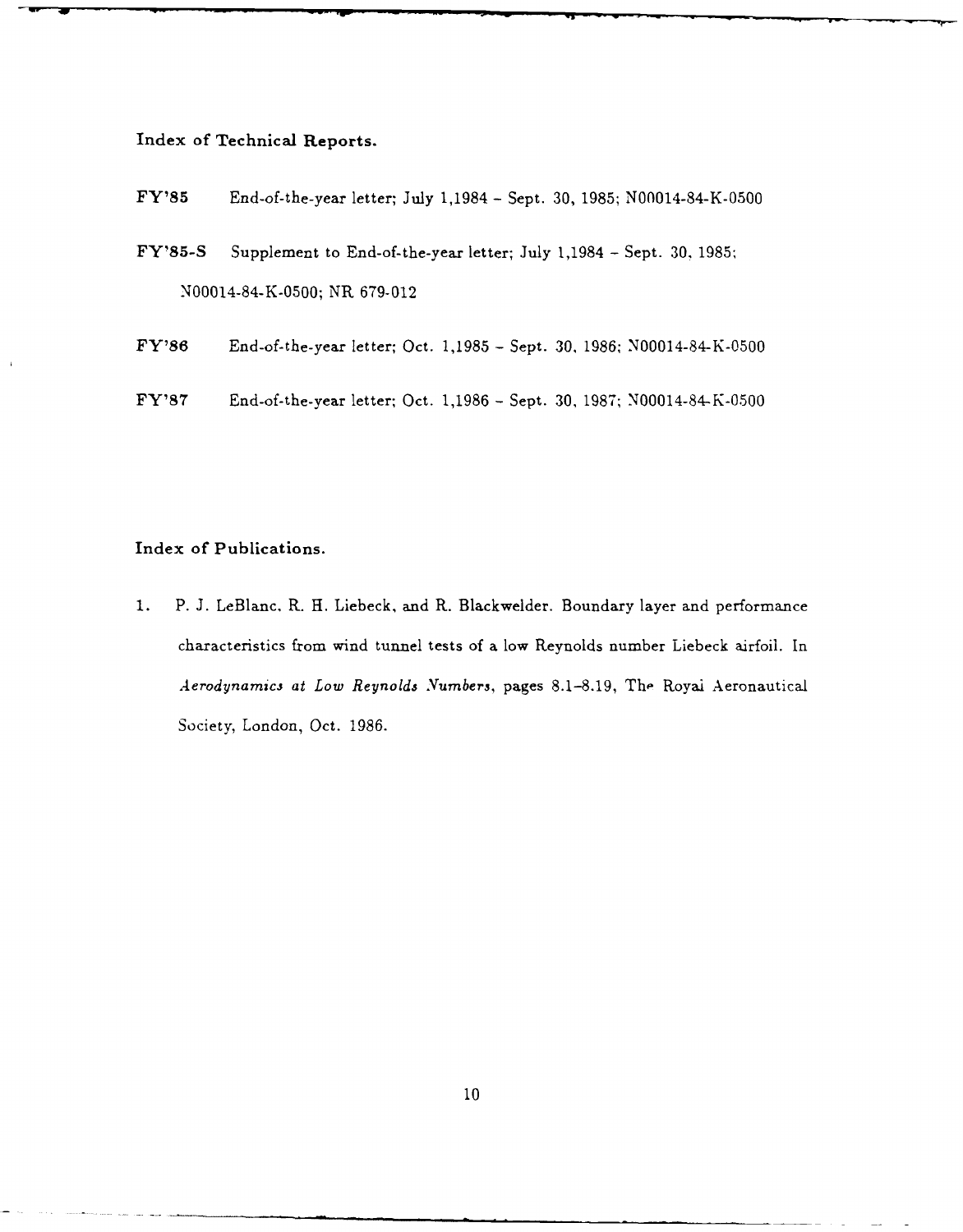

Figure **1:** Airfoil **LA2573A** contour and theoretical design pressure distribution. (From *R H. Liebeck, Report #M1C188931 Douglas Aircraft Co., 1982.)*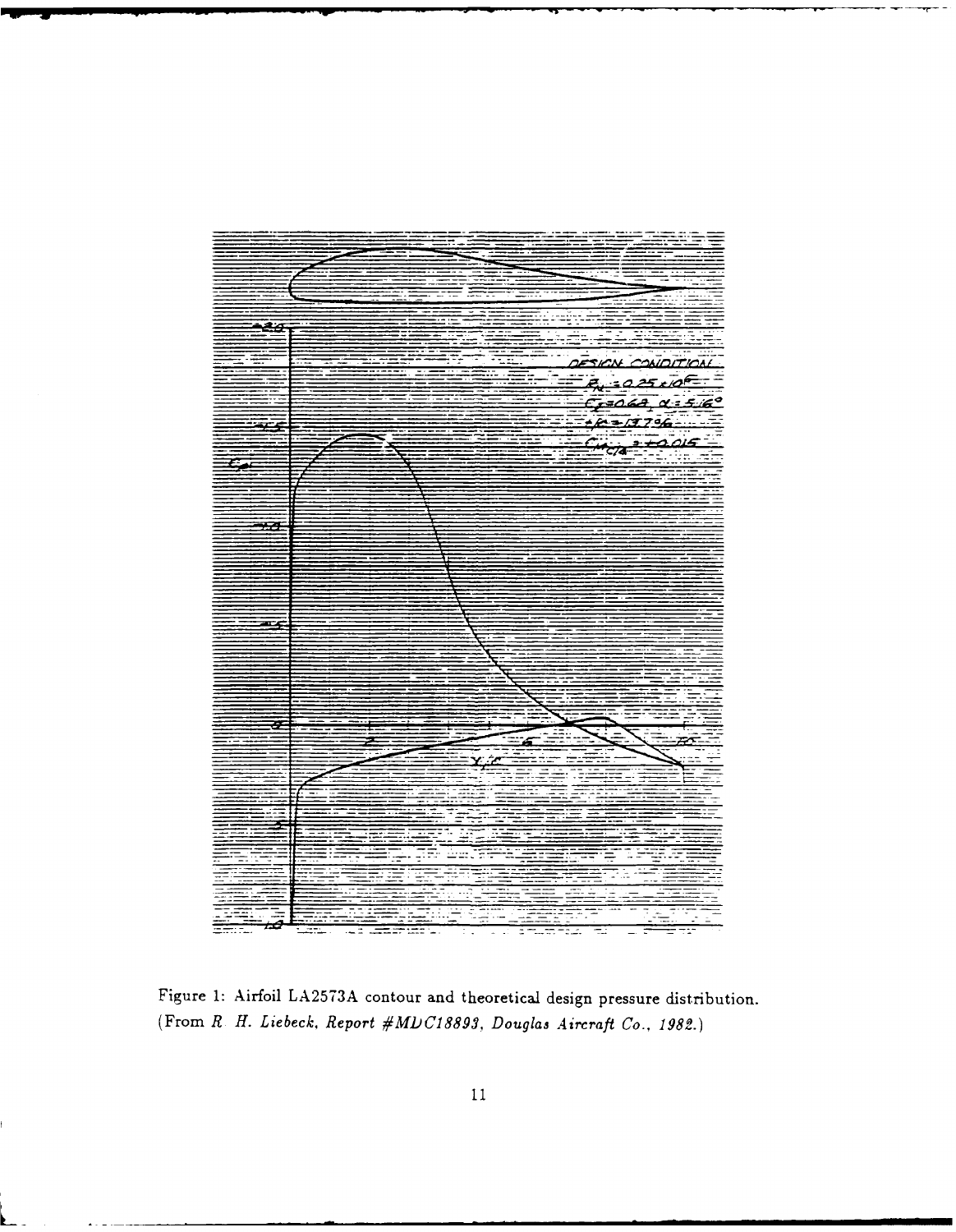

Figure 2. LA2573A airfoil performance curves at  $R_c = .25 \times 10^6$ .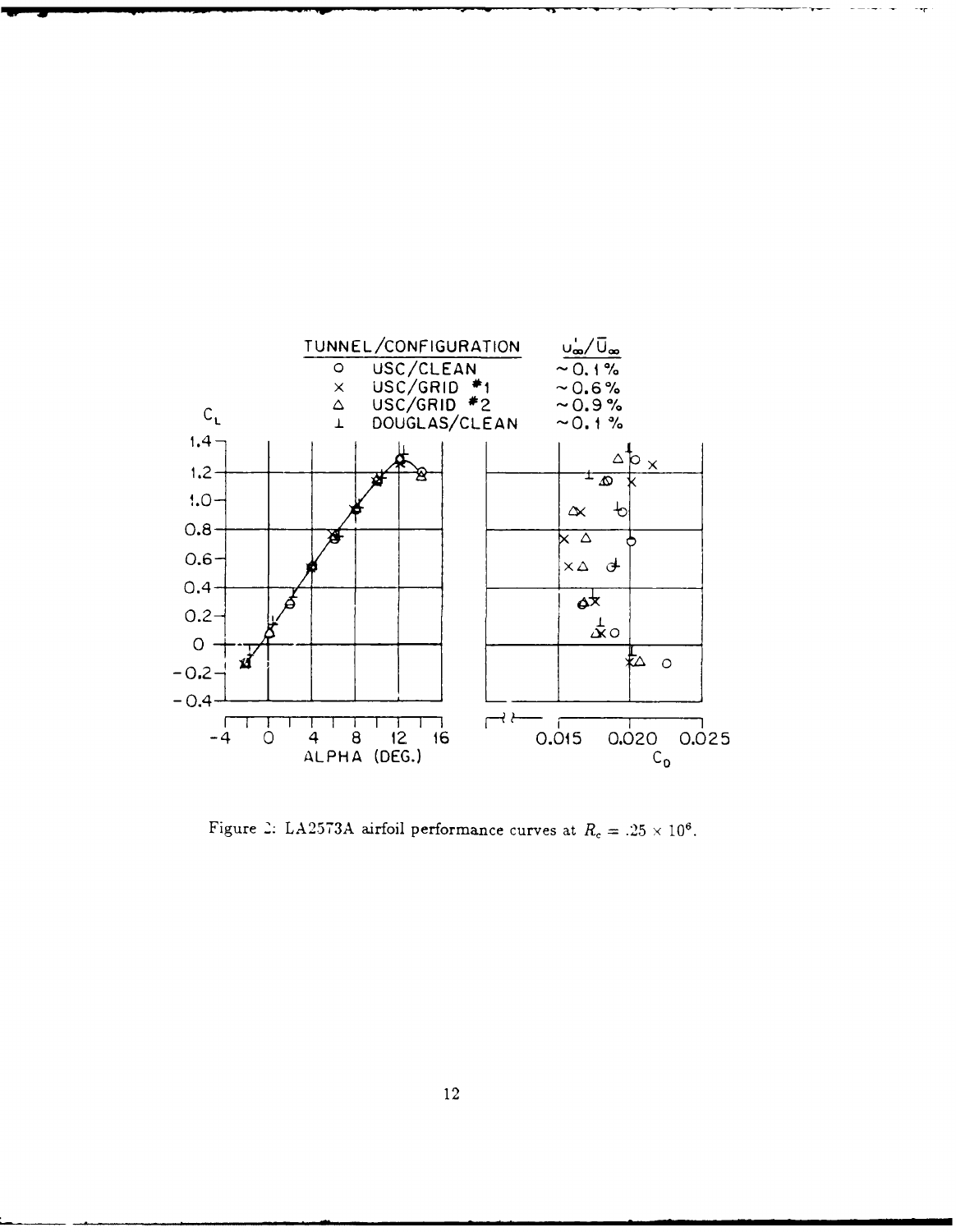

velocity promes: LA2513A,  $R_c = .23 \times 10^7$ ,<br>bulence  $\approx .1\%$ . Figure <sup>3</sup>: Mean velocity profiles: LA2573A,  $R = 23 \times 10^6$ ,  $\alpha = 8^{\circ}$ . Free stream turbulence  $\approx .1\%$ .



Figure 4: Turbulent intensity profiles: LA2573A,  $R_c = .23 \times 10^6$ ,  $\alpha = 8^\circ$ . Free stream turbulence  $\approx .1\%$ .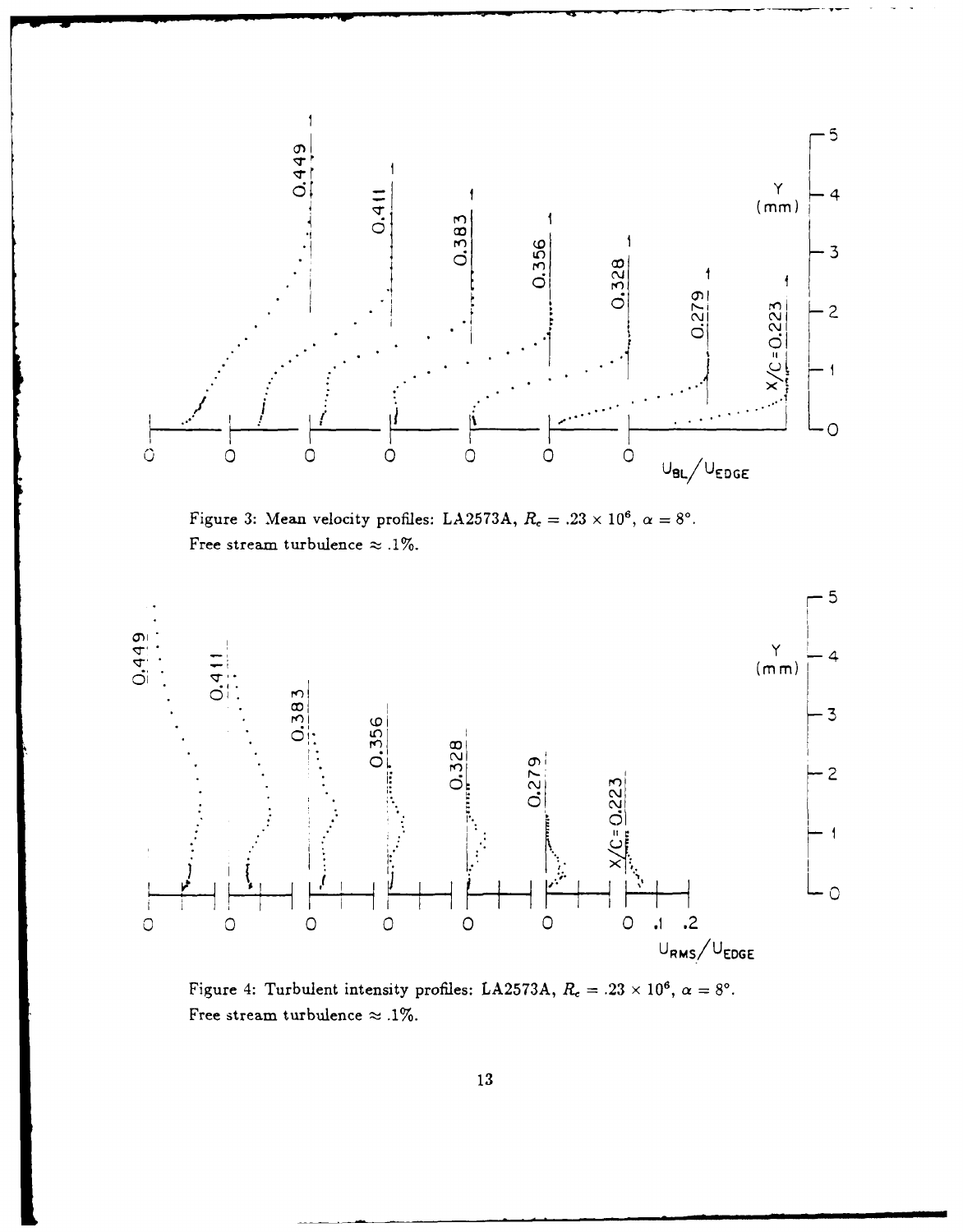



Spectra obtained inside the boundary layer at  $u \approx .7U_{\text{edge}}$ .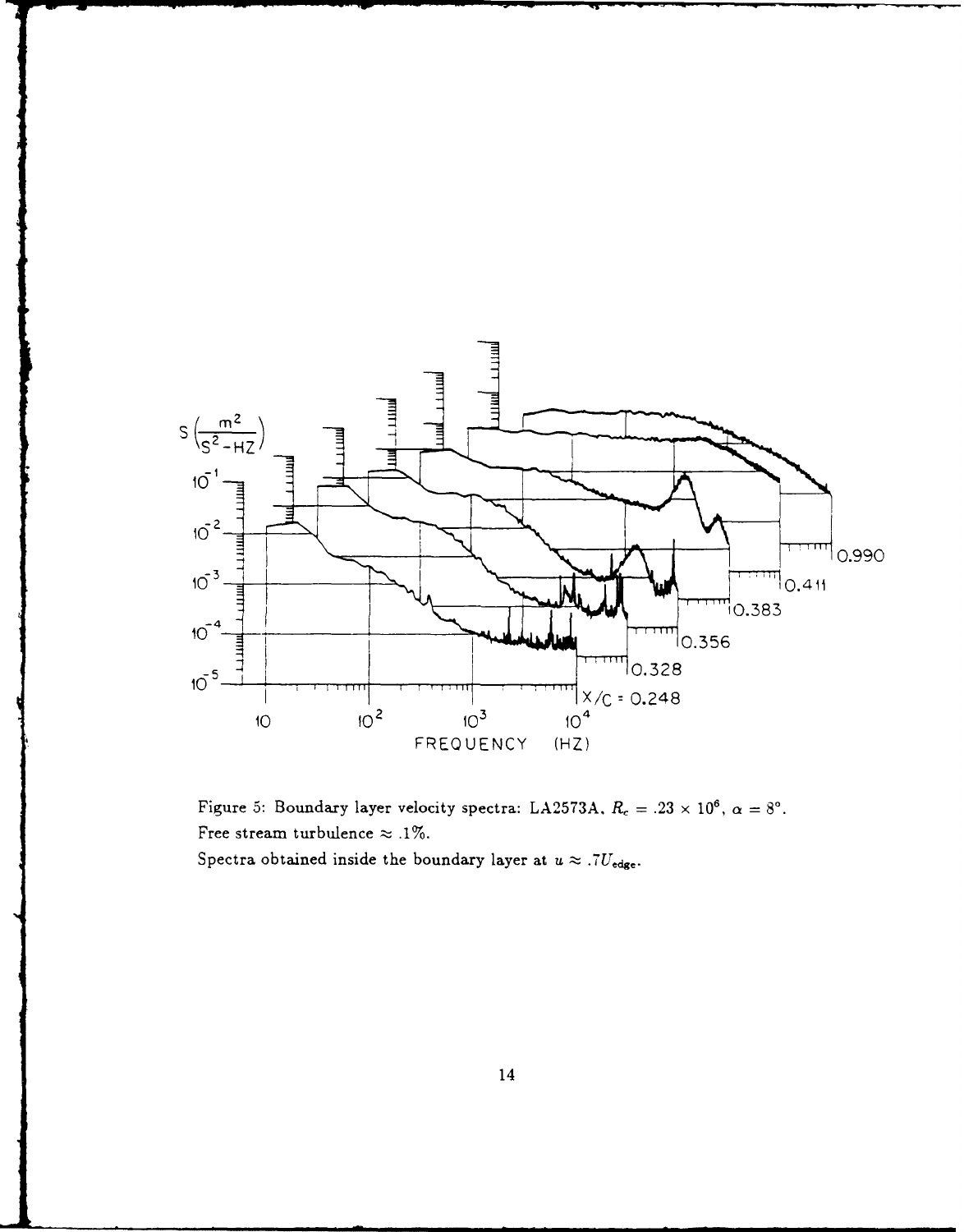

Figure 6: Separation bubble profiles at  $R_c = .23 \times 10^6$ . Normal distance from the airfoil surface:  $y = y(.3U_{\text{edge}})$ .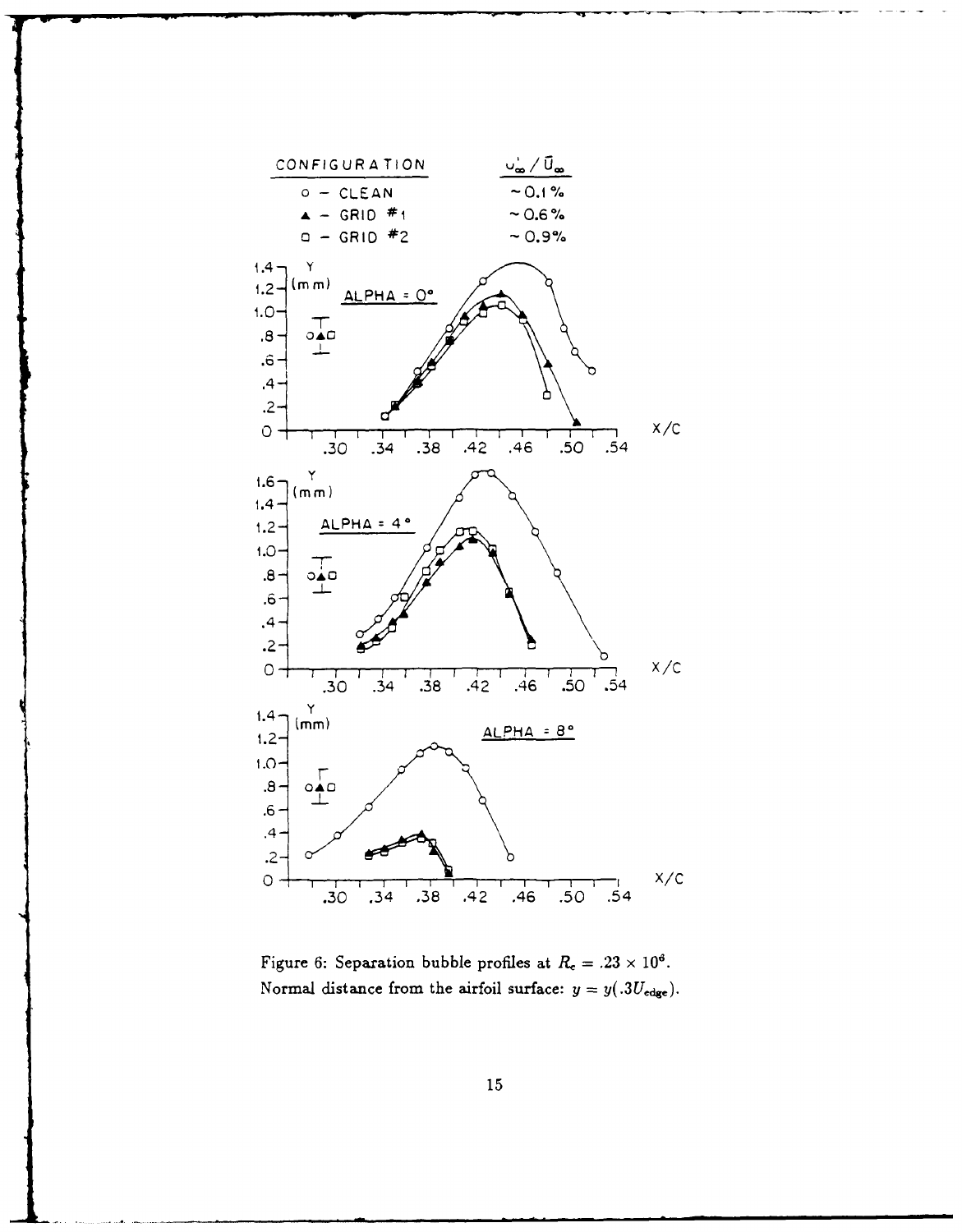

Figure 7: Boundary layer displacement thickness  $[DELS = \delta^*].$ LA2573A: upper surface,  $R_e = .23 \times 10^6$ ,  $\alpha = 8^\circ$ .

- **7** No forcing
- $\ddot{+}$ Acoustic forcing, freq.  $= 3.750$  kHz  $(A = 5.0V_{rms})$